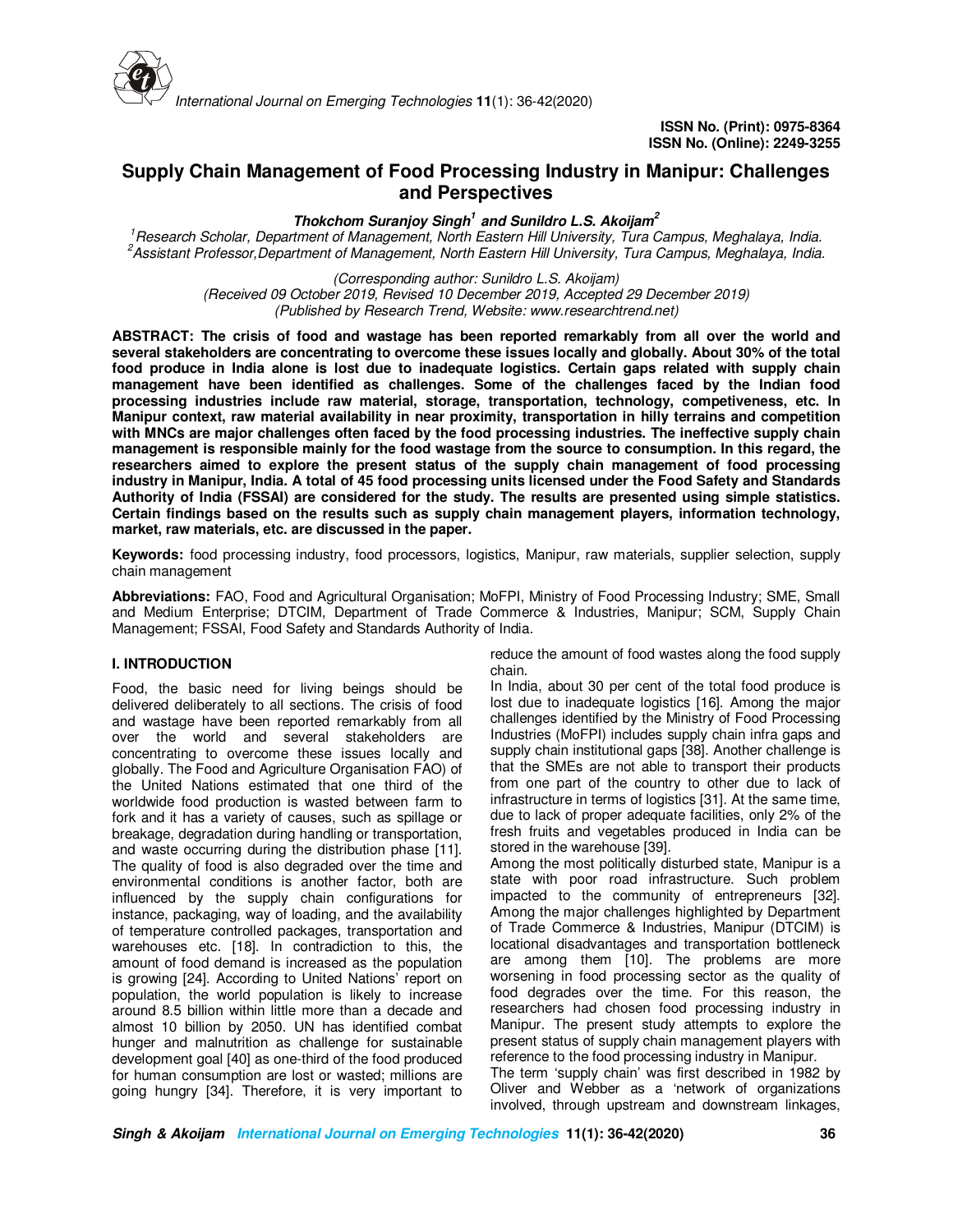in the different processes and activities of production and services to reach the ultimate consumer' [5, 33].

SCM is defined as the management of the flow of materials, information, and funds, starting from suppliers to component producers, final assemblers and distributors (warehouses and retailers) and to the consumers [4]. It also includes the logistical flows, the customer order management and production processes and the information flows necessary to supervise [17]. The business community is becoming immensely competitive day by day and businesses are looking for new dimensions in order to get competitive advantages over others. The only ways to bring such advances are through management since it enhances the businesses. SCM is a vital part of management which role is making the material flow effective and efficient from source to the point of consumption. The success of industrial company depends on the interactions between the flow of information, materials, money, and manpower and capital equipment. In SCM, multiple firms, multiple business activities, and the coordination of other such activities across functions and across firms are involved [19]. In the supply chain network, different actors are involved which differs from one type of business to another. Hence, supply chain management of food processing has Food producer, Trader, Food processor, Caterer (hospitality), Retailer, Distributor, Wholesaler and Consumer as shown in Fig. 1 [6].



**Fig. 1.** Players in food supply chain management (adopted from [6]).

As far as supply chain of food processing is concerned, these actors in food supply chain can be studied as players since their role in the network can vary the effectiveness and efficiency of the particular unit in reaching the consumer which is the ultimate goal. For the study, we have chosen food producer, trader, food processor, retailer, wholesaler, distributor and consumer. Caterer (hospitality) and wholesaler has not been considered for the study as it has less evidence of involvement in the chain during the pilot survey conducted in 10 units which were comprised of beverages, bakeries and packaged foods. The food producer and trader have been treated as supplier. Further, the distributor and retailer are also considered as one entity in this study.

The studies relating to SCM of food processing industries had focus on many dimensions. It includes the supply chain design [37], SCM [7, 26], issues and challenges [28, 20, 9] classification of logistic

outsourcing levels and impacts on service performance [13], traceability [2, 36, 1], supply chain integration [22, 29], sustainability [12, 41], collaboration [8], information sharing [15], etc. However, these studies have no relevance with the food processing industry in Manipur. Therefore, the present study will address the present status of the SCM of food processing industry in Manipur in terms of challenges and perspectives.

## **II. METHODS**

In the present study, the researchers considered 45 food processing units. The sample units are FSSAI registered and licensed food processing units in Manipur. FSSAI is the only licensing authority that governs the food products in India. The units are categorised as packaged foods, beverage and bakery according to the nature of the products for the study. In packaged foods, units which produce products such as pickles, value added dry fruits, ready to eat foods; indigenous foods, etc. are grouped. In beverage, packaged drinking water, juice, squashed, etc. are considered. And in bakery; biscuits, cakes, breads, cookies, etc. are considered. 15 units each from these three categories have selected for the study. The units were visited and competent authorities were interviewed using a scheduled prepared for the study. After the necessary primary data had been collected, the data were organised for analysis using simple statistics such as frequency and for analysing ranking Henry Garrett Ranking method was used. The following are the demographic profile of the sample units:



**Fig. 2.** Demographic profile of the units, location and respondents (source: Researcher's calculation).

## **III. RESULTS AND DISCUSSION**

In the food processing industry, raw material sourcing and procurement are very important as many raw material items are mostly perishable and often inconvenient for transportation. For ensuring quality and consistency across the whole production platform, raw materials control programs must be designed for each supply chain [3]. The raw materials of food processing units in Manipur are mostly supplied by traders (64.4%). However, it depends on the categories such as packaged foods, beverage and bakery. The raw materials for packaged foods are mostly supplied by farmers and traders. But the raw materials for bakery are mostly supplied and procured from traders. The raw materials on the other hand are not supplied only by local suppliers (Table 2). It is observed that the units procure raw materials from the local as well as from other suppliers. But some of the units (35.6%) procure from local suppliers only.

**Singh & Akoijam International Journal on Emerging Technologies 11(1): 36-42(2020) 37**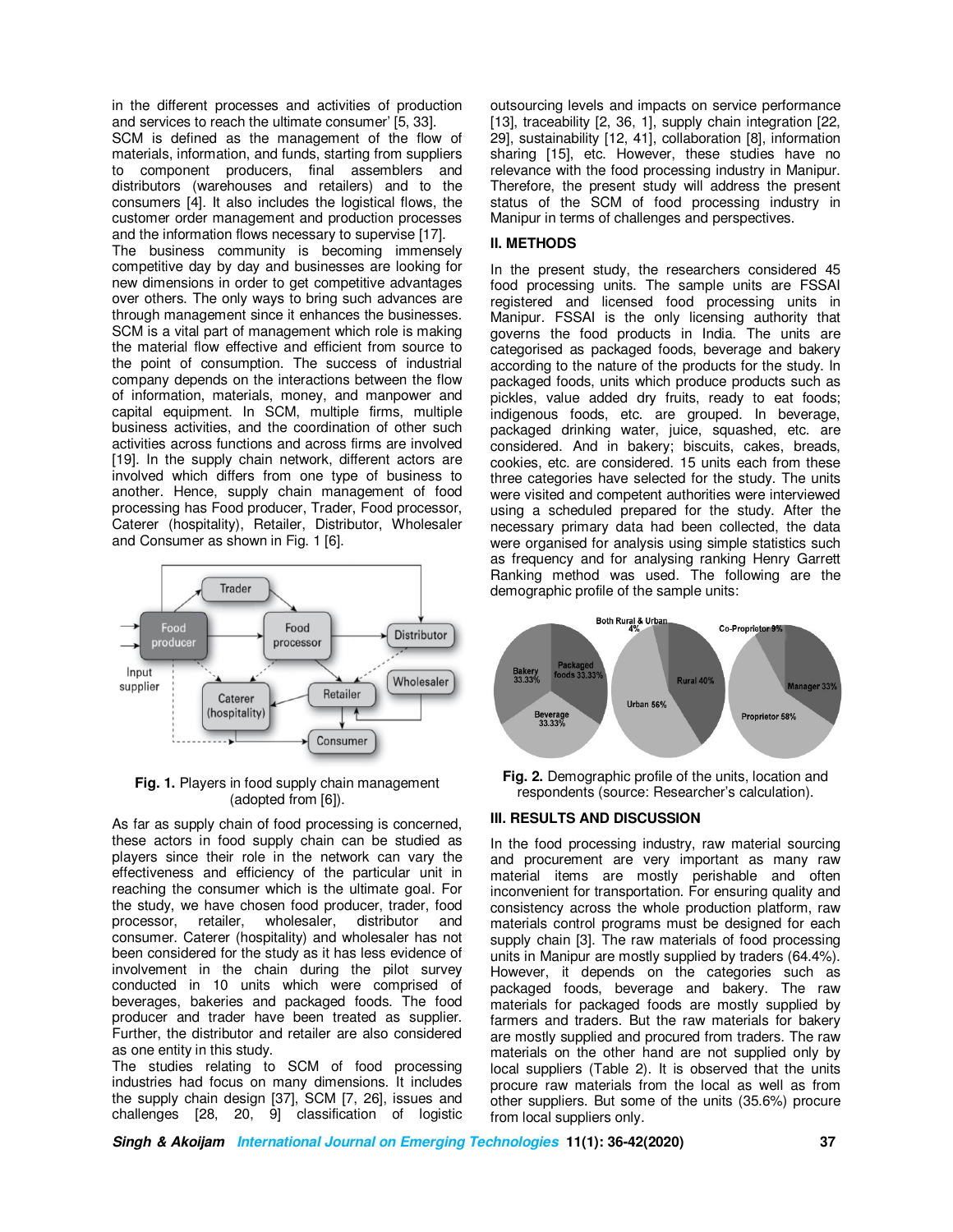|  |  |  | Table 1: Raw material suppliers. |  |  |
|--|--|--|----------------------------------|--|--|
|--|--|--|----------------------------------|--|--|

| Food industry<br>types | <b>Farmers</b>       |      | Traders   Processors   Total |     |
|------------------------|----------------------|------|------------------------------|-----|
| Packaged Foods         |                      |      |                              | 15  |
| Beverage               |                      |      |                              | 15  |
| Bakery                 |                      | 14   |                              | 15  |
| <b>Total</b>           |                      | 29   |                              | 45  |
| Percentage             | 20                   | 64.4 | 15.6                         | 100 |
|                        | $\cdot$<br>$\cdot$ . |      |                              |     |

Source: Researcher's calculation

**Table 2: Procurement of Raw Material from local suppliers**

| Food industry types | Yes  | No   | Total |
|---------------------|------|------|-------|
| Packaged Foods      |      |      | 15    |
| Beverage            |      | 10   | 15    |
| <b>Bakerv</b>       |      |      | 15    |
| Total               | 16   | 29   | 45    |
| Percentage          | 35.6 | 64.4 | 100   |

The suppliers are not micro small enterprises in nature by business. More than half (i.e. 64.4%) of the suppliers are not micro small enterprises. Around 35.6% of the raw materials are supplied by micro small enterprises. This may be the reason of being that micro small suppliers are not reliable for long run of the business as they are small in nature of business.

**Table 3: Suppliers are micro small enterprises**

| Food industry types | Yes  | No   | Total |
|---------------------|------|------|-------|
| Packaged Foods      |      |      | 15    |
| Beverage            |      | 10   | 15    |
| <b>Bakerv</b>       |      | 10   | 15    |
| Total               | 16   | 29   | 45    |
| Percentage          | 35.6 | 64.4 | 100   |

All together 24 units (54.3%) out of 45 units of food processor units in Manipur have integrated distribution system for products. This is distributed equally across the three food processing sectors i.e. 8 packaged foods units, 9 beverage units and 7 bakery units. Generally, integrated distribution system help the units in covering wider area as well as in minimising the cost of transportation for raw material procurement and delivery of products.

**Table 4: Integrated distribution system.**

| Food industry types | Yes  | No   | Total |
|---------------------|------|------|-------|
| Packaged Foods      |      |      | 15    |
| Beverage            |      | ь    | 15    |
| Bakery              |      |      | 15    |
| Total               | 24   | 21   | 45    |
| Percentage          | 54.3 | 16 ' | 100   |

The raw materials of 34 the units (75.6%) are mostly not perishable by nature. However, the raw materials of some units of packaged foods (7 units), beverage (3 units) and one unit of bakery are perishable. The packaged food units as mentioned earlier includes products such as pickles, value added dry fruits, ready to eat foods; indigenous foods, etc. of which some of the raw materials of this products are perishable. The raw material of beverage units which products includes juice is also perishable as they process fruits as raw materials.

**Table 5: Raw Materials are perishable.**

| Food industry types | Yes  | No   | Total |
|---------------------|------|------|-------|
| Packaged Foods      |      |      | 15    |
| Beverage            |      | 12   | 15    |
| Bakery              |      | 14   | 15    |
| Total               | 11   | 34   | 45    |
| Percentage          | 24.4 | 75.6 | 100   |

Online marketing helps the firms in reducing the cost thereby benefiting the small-scale business with low budget [30]. The units do not partner with online marketers for wider distribution as well as for product awareness. A total of 84.4% of total units do not partner with online marketer. However, 6 packaged food units and 1 bakery unit partner with such marketer. For packaged foods, the life span is longer and has ease during transportation as compared to beverage and bakery which life span is short. Because of this reason, beverage and bakery do not prefer to partner with online marketers.

#### **Table 6: Online marketing partner**

| Food industry types | Yes  | No   | Total |
|---------------------|------|------|-------|
| Packaged Foods      |      |      | 15    |
| Beverage            |      | 15   | 15    |
| Bakery              |      | 14   | 15    |
| Total               |      | 38   | 45    |
| Percentage          | 15.6 | 84.4 | 100   |

Exclusive retail outlets are equally important for showcasing the products as well as for sales. But 29 units (64.4%) do not have an exclusive retail outlet. Among this, beverage amounts to 14 units out of 15. In retail outlets, products are showcased as well as sold. For bakery it is very important to have such outlets and so as for packaged foods. However, for beverage, outlets don't seem suitable as it is evidenced from the study. Also, it can be mentioned that beverage has lesser number of product items as compared to packaged foods and bakery.

**Table 7: Exclusive retail outlet.**

| <b>Food industry types</b> | Yes  | No   | Total |
|----------------------------|------|------|-------|
| Packaged Foods             |      |      | 15    |
| Beverage                   |      | 14   | 15    |
| Bakery                     |      |      | 15    |
| <b>Total</b>               | 16   | 29   | 45    |
| Percentage                 | 35.6 | 64.4 | 100   |

Food products are challenging in delivery as well as distribution since it is accompanied with a limited life span especially bakery products. Half of the units (i.e. 53.3%) can cover other districts of the state other than the districts where the units are located. Packaged foods may have conditions of preference and taste. But beverage and bakery unlike packaged foods can reach other districts. However, only 5 bakery units can reach other districts. This may be due to the reason that the other districts may have same products available. The beverage units on the other hand are covering other districts very well.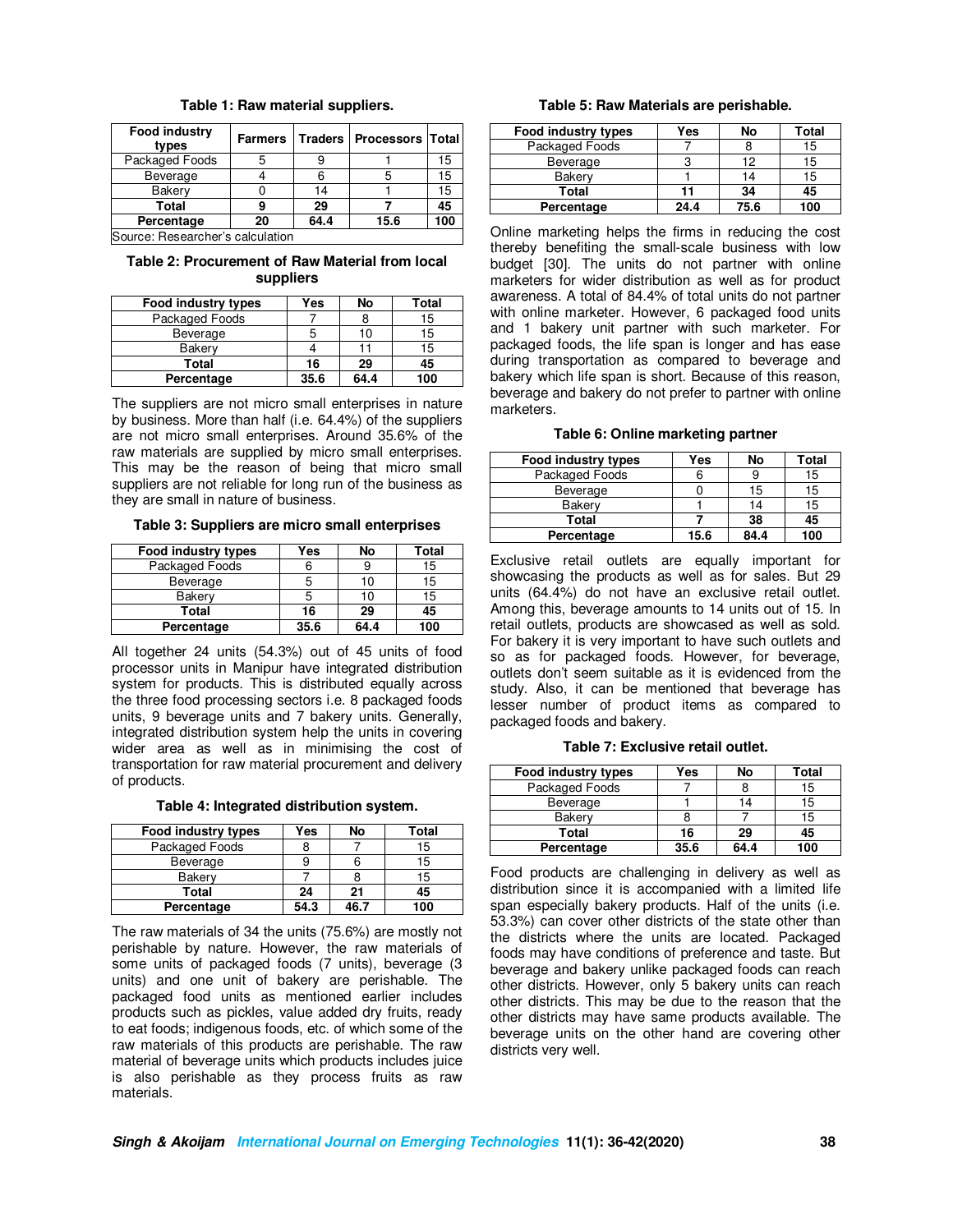| Food industry types | Yes  | No   | Total |
|---------------------|------|------|-------|
| Packaged Foods      |      |      | 15    |
| Beverage            |      |      | 15    |
| Bakery              |      | 10   | 15    |
| <b>Total</b>        | 24   | 21   | 45    |
| Percentage          | 53.3 | 46.7 | 100   |

**Table 8: District coverage.**

Reaching neighbouring state from a state like Manipur which is politically not stable as well as backward in road infrastructure is quite challenging. In such situation, marketing bakery products which has a short life span is not possible. Packaged foods (5 units out of 15) and one beverage are reaching other neighbouring state. These two have a longer life span than bakery products which are not at all reaching.

**Table 9: Reach to neighbouring state.**

| Food industry types | Yes  | No   | Total |
|---------------------|------|------|-------|
| Packaged Foods      |      | 10   | 15    |
| Beverage            |      | 14   | 15    |
| Bakery              |      | 15   | 15    |
| Total               |      | 39   | 45    |
| Percentage          | 13.3 | 86.7 | 100   |

With the advancement of information technology, production units are also introducing and selling products over internet through web portals. However, the food processing units in Manipur are not so prone to adopt such technology. Only 4 out 45 units have own web portal. This may be due to lack of human resource to manage or lack of capital investment in such area.

#### **Table 10: Own online portal.**

| Food industry types | Yes | No | Total |
|---------------------|-----|----|-------|
| Packaged Foods      |     | 14 | 15    |
| <b>Beverage</b>     |     | 13 | 15    |
| <b>Bakerv</b>       |     |    | 15    |
| Total               |     | 41 | 45    |
| Percentage          | 8.9 |    | 100   |

Packaging defects and expired products are often evidenced in the food industries and contribute to food wastage. Such items are often collected through reverse logistics and examined for better quality production and continuous improvement. A good reverse logistics practices can make a firm more competitive by reducing the customer's risk, resulting in reduced costs, increase revenues and help the firm be more agile [27]. 27 units have such reverse logistic facility to address such circumstances. These are mostly done by packaged foods (11 units) and bakery (11 units) as compared to beverage (5 units).

**Table 11: Reverse logistics.**

| Food industry types | Yes | No | Total |
|---------------------|-----|----|-------|
| Packaged Foods      |     |    | 15    |
| Beverage            |     | 10 | 15    |
| <b>Bakerv</b>       |     |    | 15    |
| Total               | 27  | 18 | 45    |
| Percentage          | 60  | 40 | 100   |

Maximum of the units across the food industry ensure health safety while handling the products and during transportation as it may lead to defect of the product.

But 2 bakery units (Table 12 and 13) do not ensure such health safety and quality standard.

**Table 12: Health safety.**

| Yes  | No   | Total |
|------|------|-------|
| 14   |      | 15    |
| 14   |      | 15    |
| 12   |      | 15    |
| 40   |      | 45    |
| 88.9 | 11.1 | 100   |
|      |      |       |

**Table 13: Quality Standard.**

| Food industry types | Yes  | No  | Total |
|---------------------|------|-----|-------|
| Packaged Foods      | 15   |     | 15    |
| <b>Beverage</b>     | 15   |     | 15    |
| <b>Bakerv</b>       | 13   |     | 15    |
| Total               | 43   |     | 45    |
| Percentage          | 95.6 | 4.4 | 100   |

Production of semi-finished products is also often practiced by many manufacturing units to meet the demands and even act as a supplier. The food processing units in Manipur are not practicing well in this regard. Only 5 units out of the 45 units include semifinished production. This may be due to lack of demand and storage facility or quality concern as it may affect the health of the products.

**Table 14: Semi-finished production.**

| Food industry types | Yes  | No   | Total |
|---------------------|------|------|-------|
| Packaged Foods      |      | 12   | 15    |
| Beverage            |      | 14   | 15    |
| <b>Bakerv</b>       |      | 14   | 15    |
| Total               |      | 40   | 45    |
| Percentage          | 11.1 | 89.9 | 100   |

To improve supply chain performance, it is necessary to implement effective information sharing at the executive level [42]. The use of information technology for demand and supply in the units are not satisfactory. A total of 23 units i.e. 51.1 % use technology for such, even though information technology is part and parcel of day-today life. On the other hand, for monitoring the traceability of the products, technology such as bar code, QR code, etc. which is printed on packs of the products are introduced and practiced by 8 units only (Table 16). Using such technology can ease transportation as well as sale by providing an effective inventory of the product. Traceability systems also maximize the production and distribution of safe or quality products thereby minimizing the potentials for bad publicity, liability, and recalls [1].

**Table 15: Use of IT for demand & supply.**

| Food industry types | Yes  | No   | Total |
|---------------------|------|------|-------|
| Packaged Foods      |      |      | 15    |
| <b>Beverage</b>     |      |      | 15    |
| Bakery              |      | 10   | 15    |
| Total               | 23   | 22   | 45    |
| Percentage          | 51.1 | 48.9 | 100   |

**Table 16: Monitoring the traceability.**

| Food industry types | Yes  | No   | Total |
|---------------------|------|------|-------|
| Packaged Foods      |      | 12   | 15    |
| <b>Beverage</b>     |      |      | 15    |
| <b>Bakerv</b>       |      | 14   | 15    |
| Total               |      | 37   | 45    |
| Percentage          | 17.8 | 82.2 | 100   |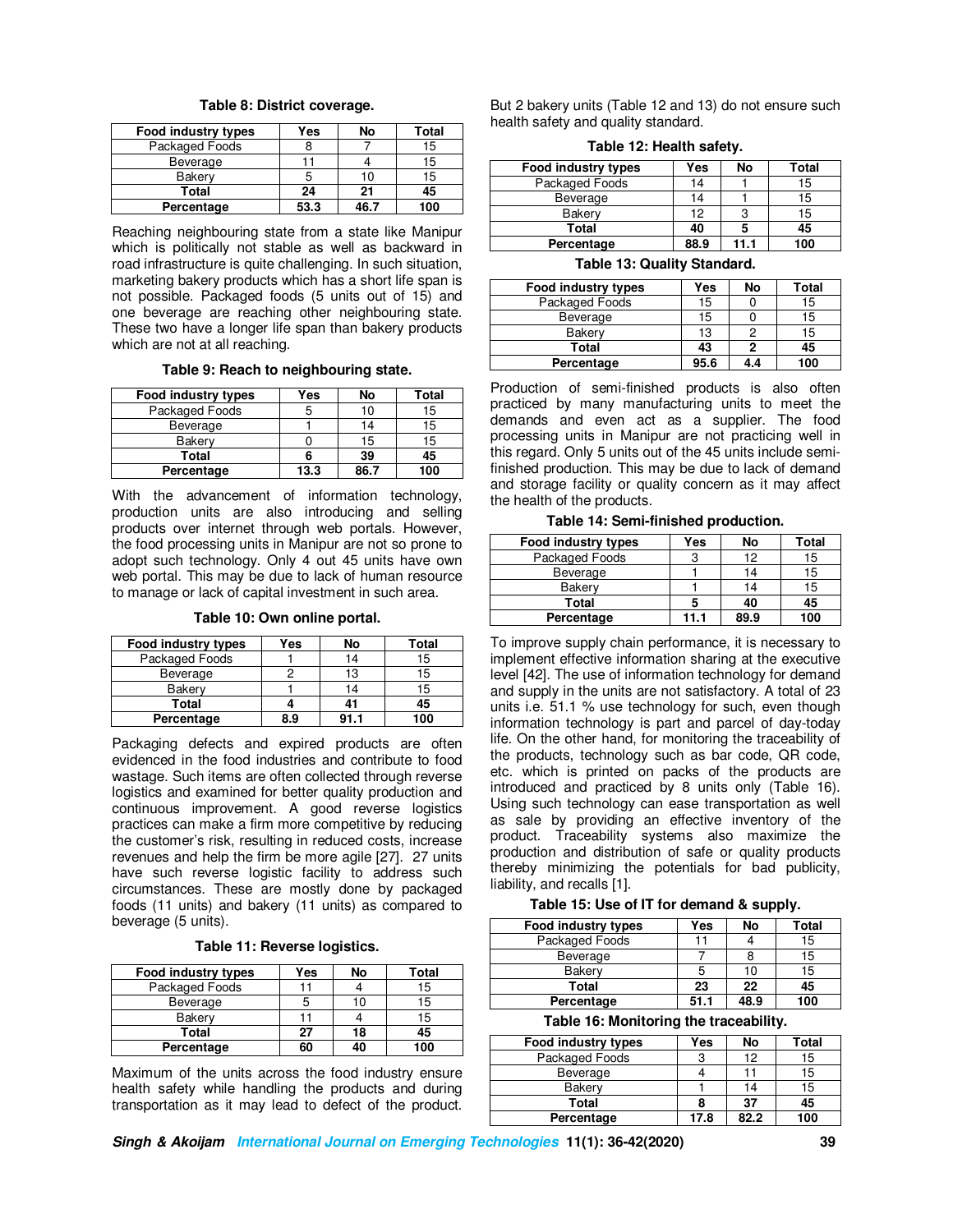Firms can improve customer service and reduce costs by outsourcing multiple logistics functions to third party logistics service providers [25]. Outsourcing to thirdparty logistics service providers are practised for minimising the cost of transportation. If the logistics service of the unit stays idle, then unnecessary cost will be incurred. 25 units out of 45 units outsource its' transportation to third-party logistics service providers as a strategy to minimise cost of transportation and minimise the cost of administrative maintenance.

| Food industry types | Yes | No | Total |
|---------------------|-----|----|-------|
| Packaged Foods      | 10  |    | 15    |
| Beverage            |     |    | 15    |
| Bakery              |     |    | 15    |
| Total               | 25  | 20 | 45    |

**Percentage 55.6 44.4 100** 

**Table 17: Third party logistics.**

Suppliers are selected on the basis of certain criteria by the processor. The criteria often considered are mentioned in Table 18 below. After analysing the rankings provided by each respondents and further calculating the scores using Henry Garret Ranking method, the rankings are obtained. As observed in the table, it is found that quality of the raw material is given more emphasis followed by price of the raw material, reliability of the supplier, delivery capability of the supplier, etc. while selecting suppliers. However, joint decision should be taken while procuring raw materials as joint decision of buyers and vendors is more effective over independent decision [21].

| Criteria                             | <b>Score</b> | Average<br>score | Rank |
|--------------------------------------|--------------|------------------|------|
| Quality                              | 3577         | 79.49            |      |
| Price                                | 3052         | 67.82            | 2    |
| Reliable                             | 2730         | 60.67            | 3    |
| Delivery                             | 2543         | 56.51            | 4    |
| Long-term relationship               | 2397         | 53.27            | 5    |
| Service                              | 2151         | 47.80            | 6    |
| Size                                 | 2055         | 45.67            | 7    |
| Flexible                             | 2027         | 45.04            | 8    |
| Geographical proximity               | 2010         | 44.67            | 9    |
| Personal relationship                | 1915         | 42.56            | 10   |
| Economic dependence                  | 1833         | 40.73            | 11   |
| Confidence                           | 1781         | 39.58            | 12   |
| Information technology &<br>services | 1179         | 26.20            | 13   |

**Table 18: Supplier selection criterion.**

## **IV. CONCLUSION**

The food processors in Manipur rely more on traders than other suppliers but depends on the food industry i.e. packaged food, beverage or bakery. Procuring raw materials from traders are more convenient than other sources such as farmers. However, vertical coordination should be adopted as it has improved market access in perishables fruits and vegetables [23] and joint decision should be taken [21]. The local suppliers neither micro nor small business are the only source of raw materials. But not all the raw materials are perishable. The units have integrated distribution system and do not partner with online marketers. But some of the packaged food processors partnered with such marketers. The reason

may be the demand through such marketers and life span of the products. Only one-third of the food processors have exclusive retail outlets. But these are mostly packaged food processors and bakery. Literally, bakery needs such outlets for the purpose of showcasing and sales. However, transactional cost should be reduced by reducing the influence of intermediaries and improving connectivity [23]. Not all the units can cover other districts of the state, but few packaged foods can reach neighbouring state. As mentioned earlier, packaged food has more life span and demand over other products.

The use of Information Technology (IT) are known to many [14], but these units are not adopting such culture of having own online portal for sales or promotion. However, not only for demand and supply of products but also for monitoring the traceability of products, some units are relying on IT. Considering the health and quality of the products, most of these units maintained the standard. More than half of the units are minimizing the cost of transportation by outsourcing to other third party logistics service providers. But this is not suitable for long run as they are not dedicated specifically for a particular unit. Semi-finished items are also not produced by these units. This may be due to inconveniences for the producers as well as consumers which also has impact on health and quality standard of the products. For the purpose of supplier selection by the units, criteria such as quality and price are given more importance. These two criteria are important as without quality raw materials, production of quality products is impossible. On the other hand, even if the quality is good and the price is very high then it will also be difficult to market the product.

From the above findings, it can be mentioned that traders are main source of raw materials and distribution are mainly done by the processors except for some processors which have retail outlets and others which partnered with other marketers. Overall, the present status of food processing industry in Manipur needs to be developed for future course. Contract suppliers/ farmers are not introduced by the processors. This may benefit both the processors and farmers. Traders being a middle-men charge unnecessary cost to raw materials which may lead to increase in the price of the product. According to the economic times, 566 million internet users are in India as on March, 2019 [14]. Introducing products in internet through different medium may also improve the sales as well as awareness. At the same time, food products have less life span as compared to other non-food products. Using information technology will allow products move faster and to the right place at the right time. An improved wide coverage of food network is important for quality food delivery ensuring health safety to all. All the varieties of foods are not equally available and it varies from place to place. But for healthy lifestyle, human needs to consume a variety of food. Such varieties can be delivered to different places after properly processed through a proper supply chain. Effective Supply chain management should be responsible for delivering the quality products to the consumers at the fastest possible manner and at the minimum possible prices.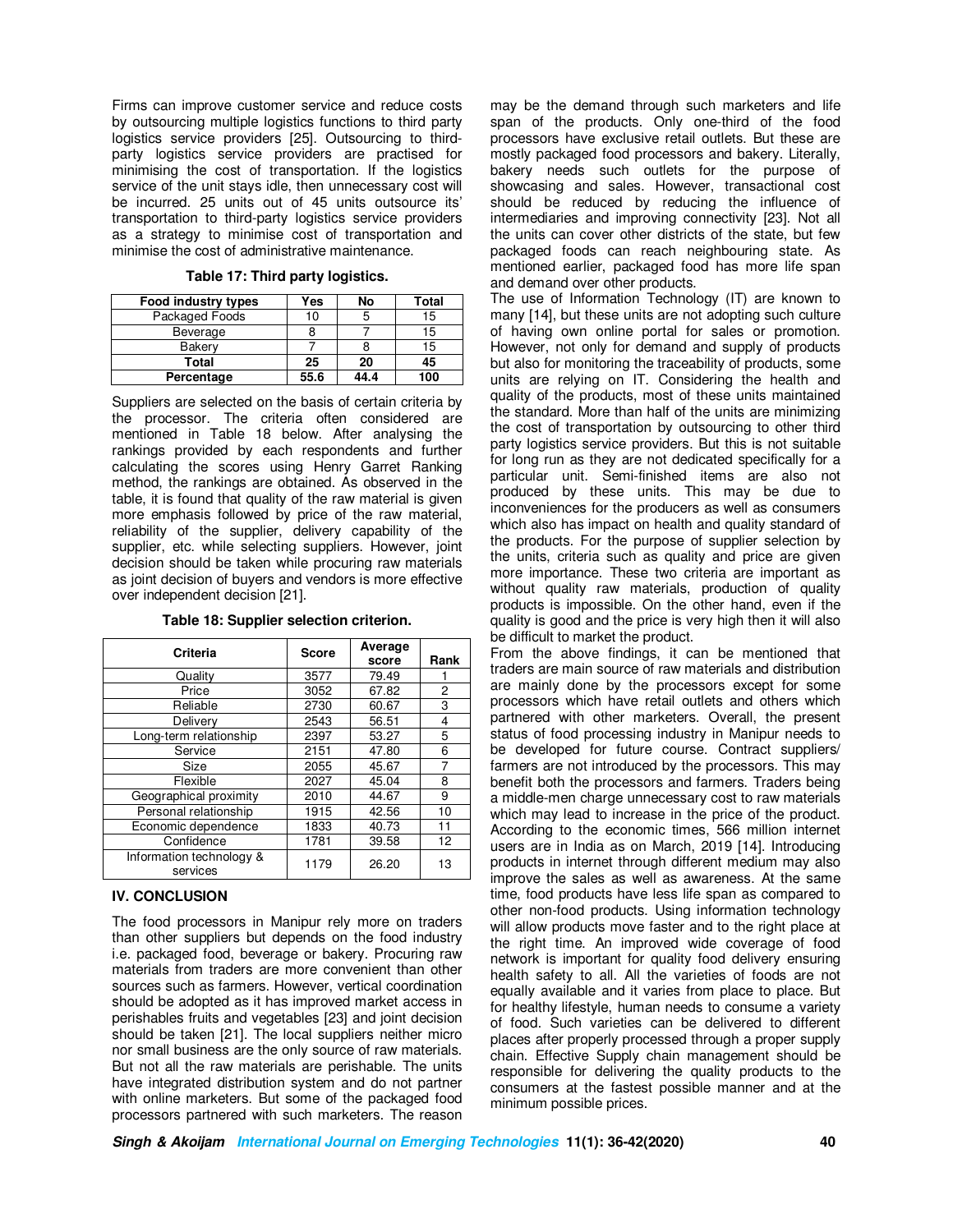## **V. FUTURE SCOPE**

The problem of less market coverage is evidenced from the present study. The logistics of the units need to study further to improve the supply chain performance. The supply chain management practice of the units along with the logistics should be studied for overall improvement of the performance of the food processing industry.

**Conflict of Interest.** The paper does not have any conflict of interest and it is the original study of the researchers.

## **REFERENCES**

[1]. Aung, M. M., & Chang, Y. S. (2014). Traceability in a food supply chain: Safety and quality perspectives. *Food control*, *39*, 172-184.

[2]. Bosona, T., & Gebresenbet, G. (2013). Food traceability as an integral part of logistics management in food and agricultural supply chain. *Food control, 33*(1), 32-48.

[3]. Chandra, S., Stanford, D., Fletcher, E., & Walker, L. A. (2019). Raw Materials Production and Manufacturing Process Control Strategies. In The Science and Regulations of Naturally Derived Complex Drugs (pp. 175-190). Springer, Cham.

[4]. Chandrasekaran, N., & Raghuram, G. (2014). *Agribusiness supply chain management*. CRC Press.

[5]. Christopher, M. (2005). *Logistics and supply chain management: creating value-adding networks*. Pearson education.

[6]. Dani, S. (2015). *Food Supply Chain Management and Logistics From farm to fork*. New Delhi: Kogan Page.

[7]. Dharni, K., & Sharma, R. K. (2015). Supply chain management in food processing sector: Experience from India. *International Journal of Logistics Systems and Management, 21*(1), 115-132.

[8]. Fearne, A., Duffy, R., & Hughes, D. (2001). Concepts of collaboration: supply chain management in a global food industry.

[9]. Folkerts, H., & Koehorst, H. (1997). Challenges in international food supply chains: vertical co-ordination in the European agribusiness and food industries. *Supply Chain Management: An International Journal*, *2*(1), 11- 14.

[10]. Food Processing Industries [Web log post]. Retrieved December 29, 2019, from https://dcimanipur.gov.in/food.html

[11]. Food wastage footprint: Impacts on natural resources [Web log post]. Retrieved December 29, 2019, from http://www.fao.org/3/i3347e/i3347e.pdf

[12]. Hamprecht, J., Corsten, D., Noll, M., & Meier, E. (2005). Controlling the sustainability of food supply chains. *Supply Chain Management: An International Journal*, *10*(1), 7-10.

[13]. Hsiao, H. I., Kemp, R. G. M., Van der Vorst, J. G. A. J., & Omta, S. O. (2010). A classification of logistic outsourcing levels and their impact on service performance: Evidence from the food processing industry. *International journal of production economics, 124*(1), 75-86.

[14]. Internet users in India to reach 627 million in 2019: Report [Web log post]. Retrieved December 29, 2019, from

https://economictimes.indiatimes.com/tech/internet/inter net-users-in-india-to-reach-627-million-in-2019 report/articleshow/68288868.cms

[15]. Juan Ding, M., Jie, F., A. Parton, K., & J. Matanda, M. (2014). Relationships between quality of information sharing and supply chain food quality in the Australian beef processing industry. *The international journal of logistics management*, *25*(1), 85-108.

[16]. Kapoor, Rana. (2011, October 2). Food processing - Key challenges and deliverables for success [Web log post]. Retrieved December 29, 2019, from post]. Retrieved December 29, 2019, from https://www.thehindubusinessline.com/economy/agribusiness/Food-processing-Key-challenges-and-

deliverables-for-success/article20343935.ece

[17]. Lummus, R. R., Krumwiede, D. W., & Vokurka, R. J. (2001). The relationship of logistics to supply chain management: developing a common industry definition. *Industrial Management & Data Systems*, *101*(8), 426- 432.

[18]. Manzini, R., & Accorsi, R. (2013). The new conceptual framework for food supply chain assessment. *Journal of Food Engineering, 115*(2), 251- 263.

[19]. Mentzer, J. T., DeWitt, W., Keebler, J. S., Min, S., Nix, N. W., Smith, C. D., & Zacharia, Z. G. (2001). Defining supply chain management. *Journal of Business logistics, 22*(2), 1-25.

[20]. Negi, S., & Anand, N. (2015). Issues and challenges in the supply chain of fruits & vegetables sector in India: a review. *International Journal of Managing Value and Supply Chains*, *6*(2), 47-62.

[21]. Patel, R. D. & Patel, J. (2019). Two Storage Facilities Single Vendor Single Buyer Supply Chain Different Deterioration Rates Inventory Model under Linear Demand. *International Journal of Emerging Technologies*, *10*(2): 398–402.

[22]. Pieter van Donk, D., Akkerman, R., & Van der Vaart, T. (2008). Opportunities and realities of supply chain integration: the case of food manufacturers. *British Food Journal, 110*(2), 218-235.

[23]. Pingali, P., Aiyar, A., Abraham, M., & Rahman, A. (2019). Linking Farms to Markets: Reducing Transaction Costs and Enhancing Bargaining Power. In Transforming Food Systems for a Rising India (pp. 193- 214). Palgrave Macmillan, Cham.

[24]. R. Ehrlich, Paul & Harte, John. (2015). Food security requires a new revolution. *International Journal of Environmental Studies*, 1-13.

[25]. Rabinovich, E., Windle, R., Dresner, M., &Corsi, T. (1999). Outsourcing of integrated logistics functions: an examination of industry practices. *International Journal of Physical Distribution & Logistics Management*, *29*(6), 353-374.

[26]. Rais, M., & Sheoran, A. (2015). Scope of supply chain management in fruits and vegetables in India. *Journal of Food Processing & Technology*, *6*(3), 1-7.

[27]. Rogers, D. S., & Tibben, Lembke, R. (2001). An examination of reverse logistics practices. *Journal of business logistics*, *22*(2), 129-148.